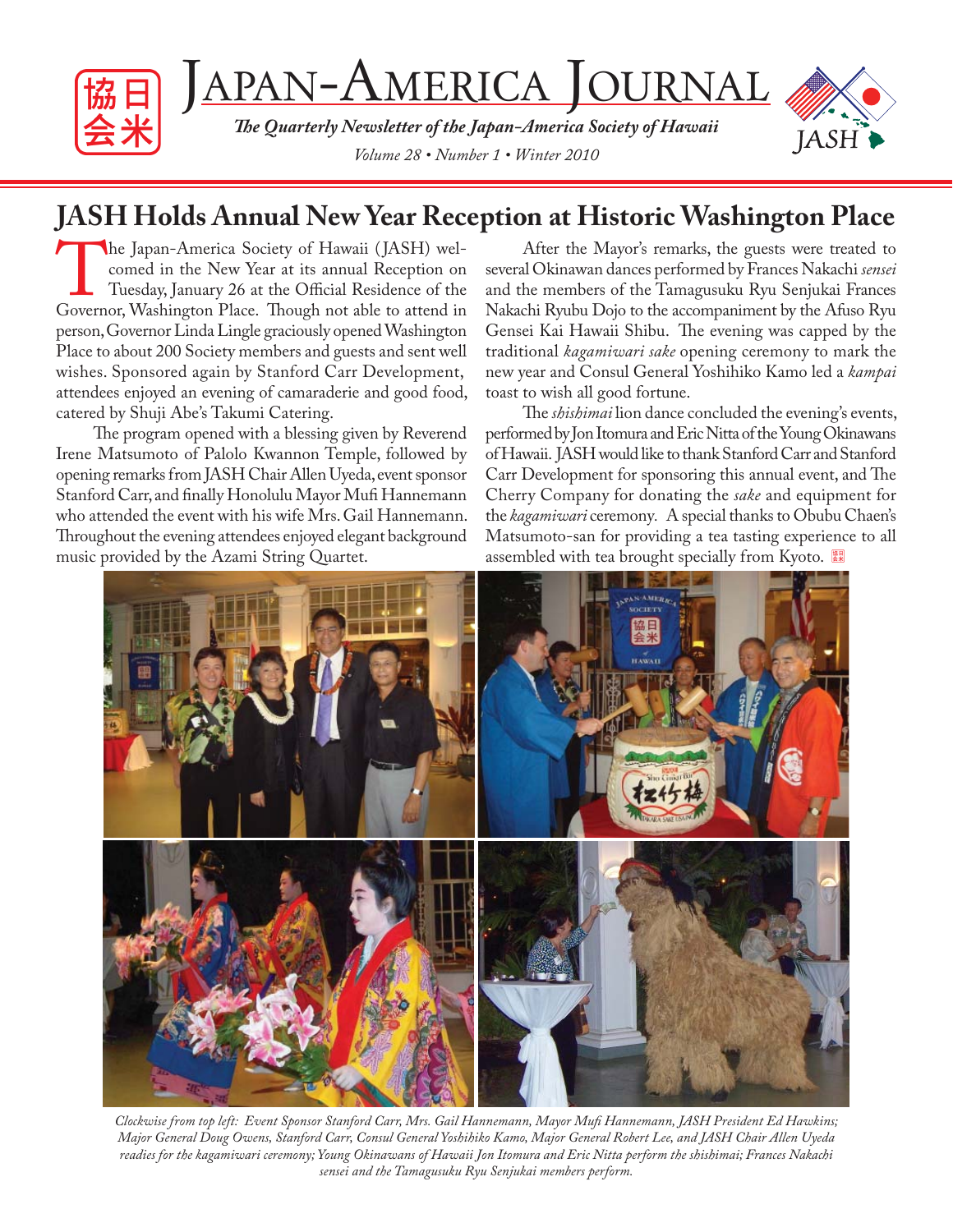### **Memorial Service takes place on Anniversary of the Ehime Maru Incident**

**Bereaved family members from Uwajima City, Ehime Prefecture, gathered for a memorial service at the Ehime Maru Memorial at Kakaako Waterfront Park on February 9<sup>th</sup> to mark the anniversary of the tragic sinking** Prefecture, gathered for a memorial service at the Ehime Maru Memorial at Kakaako Waterfront Park of the Uwajima Fisheries High School training ship *Ehime Maru*. Nine crew members including four high school students died on that tragic day in 2001.

The bereaved members included the Mizuguchi, Nishida, and Segawa families. Also joining the service were Uwajima Mayor Hirohisa Ishibashi, former Uwajima Fisheries High School Principal Mr. Kazumitsu Joko and family, Ehime-



 *Bereaved family members gather in a joint prayer. Consul General Kamo presents wreath.*

Hawaii Friendship Association members Mr. Chiaki Horie and Mr. Shuzo Seike, and two visitors from Ehime Prefectural International Center, Mr. Yuichi Miyaue and Ms. Noriko Omori.

The members presented wreaths on behalf of the Governor of Ehime Prefecture, the City of Uwajima, the Ehime-Hawaii Friendship Association, and the three visiting bereaved families. Wreaths were also presented by the Ehime Maru Memorial Association, the United States Pacific Fleet, and on behalf of the Government of Japan by Consul General Yoshihiko Kamo.



### **Representatives of Ehime Prefectural International Center visit Hawaii**

**C**enter (EPIC) visited Hawaii during the week of the Ehime Maru Memorial Service, held on February 9<sup>th</sup>. Mr. Yuichi Miyaue and Ms. Noriko Omori were in Center (EPIC) visited Hawaii during the week of the Ehime Maru Memorial Service, held on Febru-Hawaii to coordinate on the future of the summer internship EPIC provides to two University of Hawaii (UH) students in Matsuyama, the capital of Ehime Prefecture.

Under an arrangement established four years ago, EPIC provides the cost of hosting two UH students for a three month summer internship in Matsuyama to teach Hawaiian culture to the people of Ehime and participate as a teacher at an English language camp. This is one of the good will initiatives to bring the people of Hawaii and Ehime closer together following the tragic accident of the Uwajima Fisheries High School training ship *Ehime Maru*.

As the program is ending its first five years, the visitors were here to meet with UH Center for Japanese Studies (CJS) and JASH, who assist with recruiting and selecting students for internship, to discuss whether to continue the program



*National Park Service Ranger Frank Middleton and Arizona Memorial Museum Association Education Director Paul Heintz with EPIC visitors Mr. Miyaue and Ms. Omori.*

and how to structure it (CJS and JASH support its continuance). Mr. Miyaue and Ms. Omori will return to EPIC and report

*Continued on page 9*

*Page 2 Japan-America Journal • Winter 2010*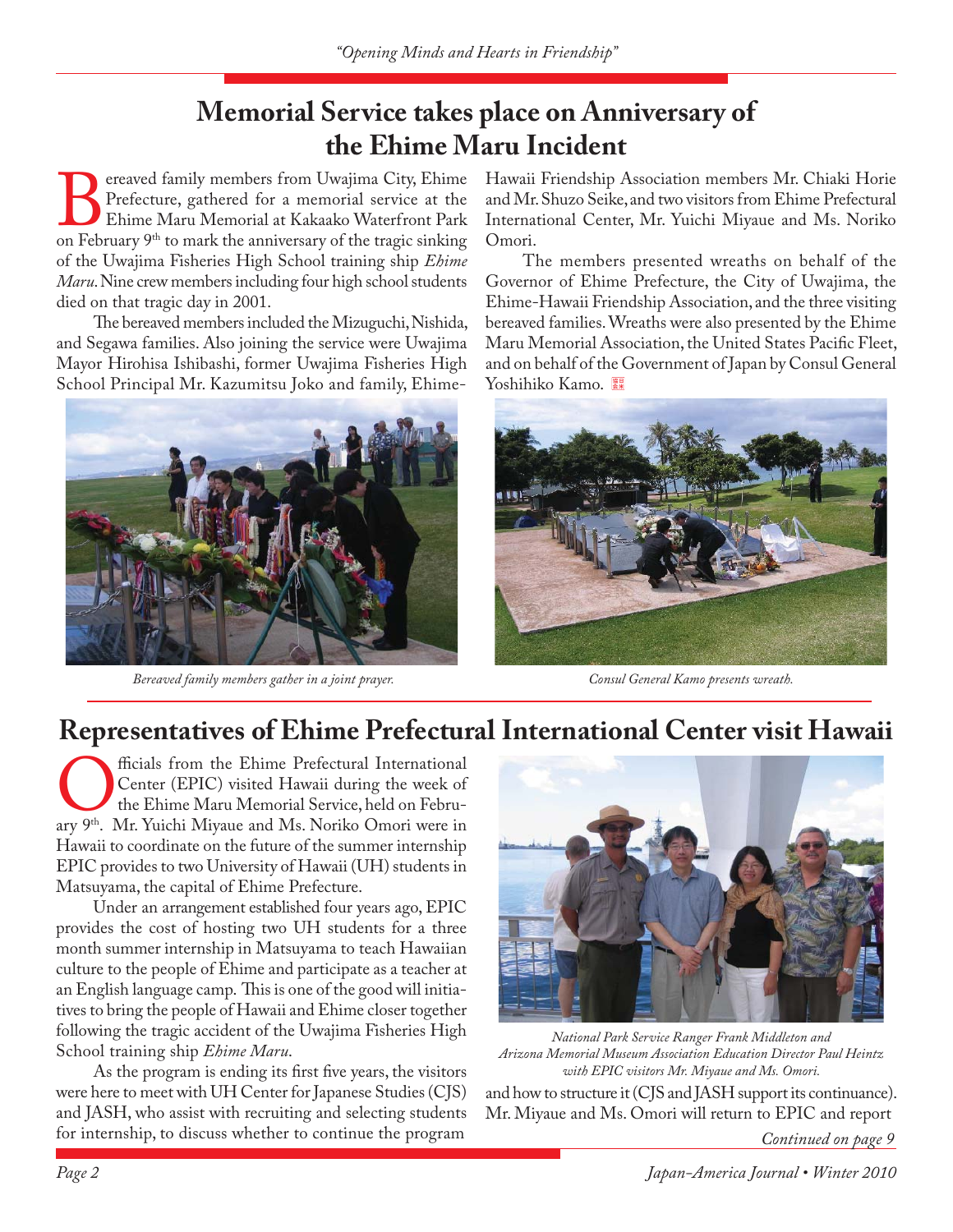# **Students Showcase Academic Talent at Japan Wizards Competition**

Roosevelt High School got its redemption. After being<br>edged out in a tiebreaker with Waipahu High School<br>last year, Roosevelt High School was the top scoring<br>public school in Level B in the Japan Wizards Statewide edged out in a tiebreaker with Waipahu High School last year, Roosevelt High School was the top scoring public school in Level B in the Japan Wizards Statewide Academic Team Competition, earning them a trip to Japan. Three other schools earned trips to Japan: Hanalani Schools



*Competition winners pose with JASH President, Consul General Yoshihiko Kamo, and other guests and attendees.*

(Level A private school category), McKinley High School (Level A public school category), and Punahou School (Level B private school category).

Held this year on February 20<sup>th</sup> at Kapiolani Community College near Diamond Head on Oahu, Japan Wizards is a challenging, fun-filled annual competition for Hawaii's high school students. It helps motivate students throughout Hawaii to learn more about Japan and develop lifelong skills in research, teamwork, personal responsibility, and operating under pressure. Students spend the fall term preparing for the competition studying a wide range of topics including arts, culture and traditions, geography, history, food, contemporary Japan, literature, politics, government, sports, and of course, language.

For 2010, a total of 135 students competed from 26 schools (including nine neighbor island schools from Hawaii, Maui, Kauai) composing 45 teams of three students each. The Japan-America Society of Hawaii ( JASH) awarded plaques to the three top scoring teams from each level, Level A and Level B, which are based on the language capability of the students. In Level A, these were Hanalani Schools (1<sup>st</sup> place), Kamehameha Schools-Kapalama (2nd place) and McKinley High School ( $3<sup>rd</sup>$  place). The Level B winners were Punahou School (1<sup>st</sup> place), Roosevelt High School (2<sup>nd</sup> place), and King Kekaulike High School ( $3<sup>rd</sup>$  place). The top scoring public and private school in each level earn a trip to Japan in the summer

of 2010. To allow more schools to compete and benefit, a school that wins a Japan trip cannot compete the following year.

During competition intervals, volunteers held various activities in the Activity Center to keep the students occupied and entertained, as well as to teach them aspects of Japanese culture. These activities included Jeopardy-styled  $Q & A$ games, *origami,* Japanese writing and character recognition games, and *gyotaku* fish printing. Members of Oahu Ghost Tours also entertained the students with obake storytelling.

As in last year, Mrs. Ina Tateuchi of the Atsuhiko and Ina Goodwin Tateuchi Foundation, a major sponsor of the event, was there to present the Atsuhiko Tateuchi Memorial Award for Outstanding Scholarship, in honor of her late husband, to the top scoring team in the competition. This year Punahou School's Level B team was the recipient of this prestigious award.

Also on hand were JASH Chair Mr. Allen Uyeda, President and CEO of First Insurance Company of Hawaii, JASH Director and Vice President of JTB Hawaii (another major sponsor) Mr. Keiichi Tsujino of JTB Goodwill Foundation, JASH Director and JTB Hawaii Community Relations Chair Mr. David Asanuma of JTB Goodwill Foundation, JASH Director and Outrigger Hotels and Resorts Vice President



*Students try gyotaku fi sh printing in the Activity Center as demonstrated by Brandon Tengan.*

for Community Relations Ms. Jean Rolles, and JASH Vice Chair/Secretary and Vice Chairman of Media5 Architecture Dr. Mike Leineweber. The competition was also fortunate to have in attendance Japan's Consul General Yoshihiko Kamo accompanied by his wife Etsuko Kamo who gave encouraging remarks to the students.

JASH would like to thank all the sponsors for their generous support. JASH would also like to thank the faculty and staff at Kapiolani Community College for the generous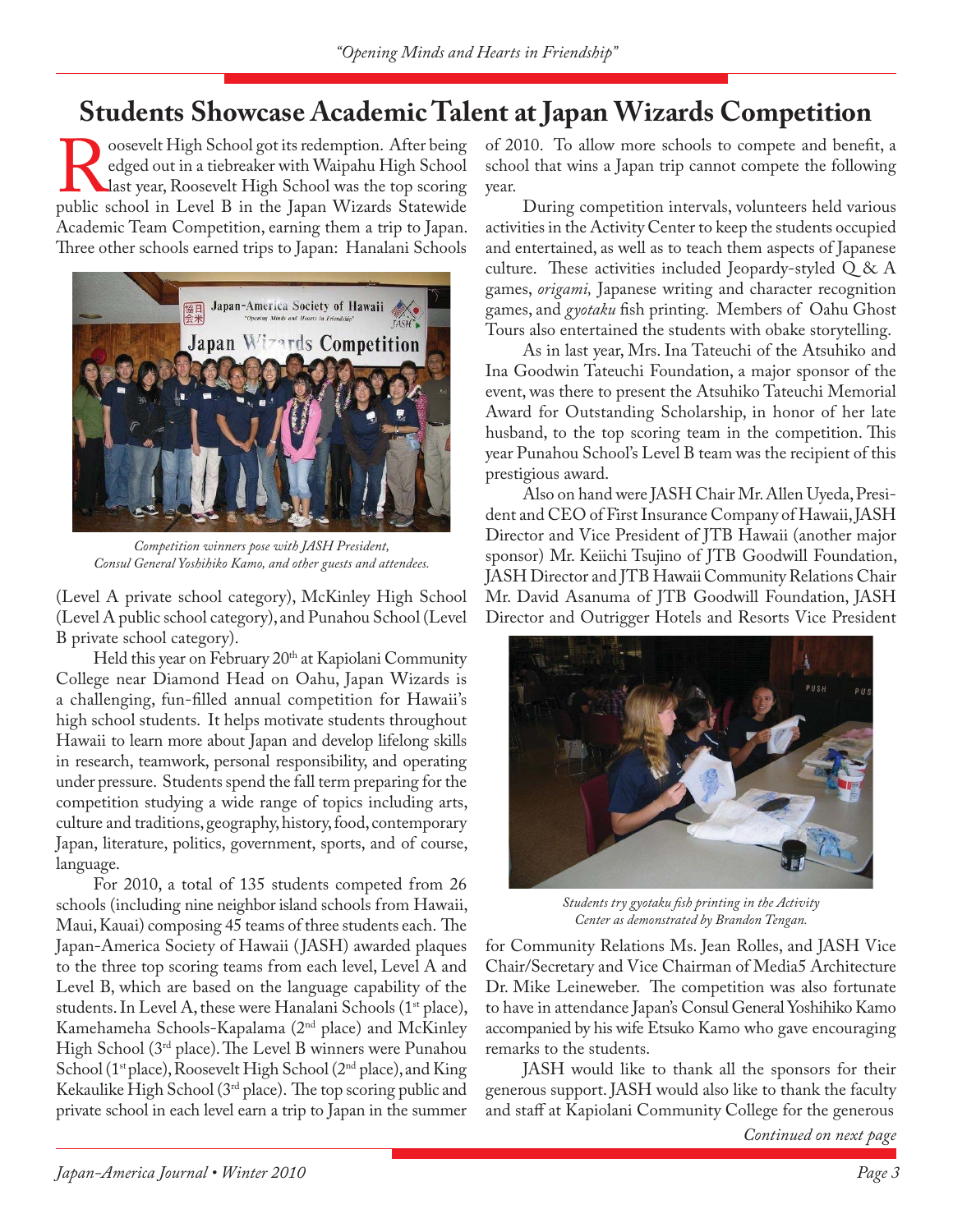# **2010 APCC Junior Ambassadors Selected**

The 22nd Asian-Pacific Children's Convention (APCC)<br>will be held in Fukuoka, Japan from July 16- 27, 2010.<br>JASH has selected six 11-year-old students (three boys<br>and three girls) from across the state to represent Hawaii a will be held in Fukuoka, Japan from July 16- 27, 2010. JASH has selected six 11-year-old students (three boys and three girls) from across the state to represent Hawaii as Junior Ambassadors ( JAs) at the APCC.

Hosted by the Fukuoka government, the APCC promotes international relationships between children with the goal of them becoming adults with a strong social responsibility for the world. A total of 226 children from 44 countries and cities throughout the Asia-Pacific region have been invited to participate this year. The students will travel to Japan with a JASH volunteer chaperone, Cheryl Parker, as parents are not allowed to accompany the JAs.

This year, JASH received a total of 22 candidates from



*Back row (L-R): Kristen Izuo, Mari Alice Shaw, Calais Nobuhara, and chaperone Cheryl Parker; Front row (L-R): Reyn Tao, Jonah Yamato, and Joshua Nakanishi.*

two islands — Oahu and the Big Island. After a long day of interviews and team activities held at the JASH office, the final six JAs were selected: Joshua Nakanishi (Hawaii Baptist Academy); Reyn Tao (Mililani Mauka Elementary); Jonah Yamato (Pearlridge Elementary); Kristen Izuo (Iolani School) Calais Nobuhara (Punahou School); and Mari Alice Shaw (Moanalua Elementary).

When they arrive in Fukuoka, their first day will be a Global Exchange Camp where all APCC delegates will have a chance to interact with each other. The next ten days will then be spent in a homestay with Japanese host families.

The students will spend one Saturday each month from now until July preparing for their trip to Fukuoka. The workshops are designed to develop teamwork skills and build students' knowledge about Japan, Hawaii-Japan ties, cultural etiquette and the 44 other countries and cities that will be sending delegates to the Convention. Each delegation is required to give a cultural performance unique to that country or region. The Hawaii delegation will be performing a hula, taught by Makua Dori Kim, a Hawaiian studies teacher at Aina Haina Elementary.

The delegates had the opportunity to get together to learn more about Japan and the Pacific at a "Behind the Scenes" tour of the Honolulu Festival on Friday, March 12 at the Hawaii Convention Center. The group was taken on a personalized 90 minute tour where they had a chance to see performances by Alaskan and Australian dance troupes, play the drums with a *taiko* group from Tokyo, and play some original Japanese games at the "En-nichi corner." They also saw up close the Daijayama float that will be in the Grand Parade on Sunday of the Honolulu Festival. What a unique opportunity for the kids!

At the first workshop on March 13, 2010, the 2010 JAs



*2010 JA Reyn Tao plays the taiko drum.*

and parents had a chance to meet some of the 2009 delegates to hear about their experiences and perspectives from participating last year. They will meet again on April 17 for their second workshop where they will learn more about Japan by watching a "Japan-in-a Suitcase" presentation.

### **Wizards...**

### *Continued from previous page*

use of their facilities and for their support of the competition. Finally, JASH would like to recognize the 70 volunteers and

30 contributors, without whose service and hard work, this competition would not have been possible.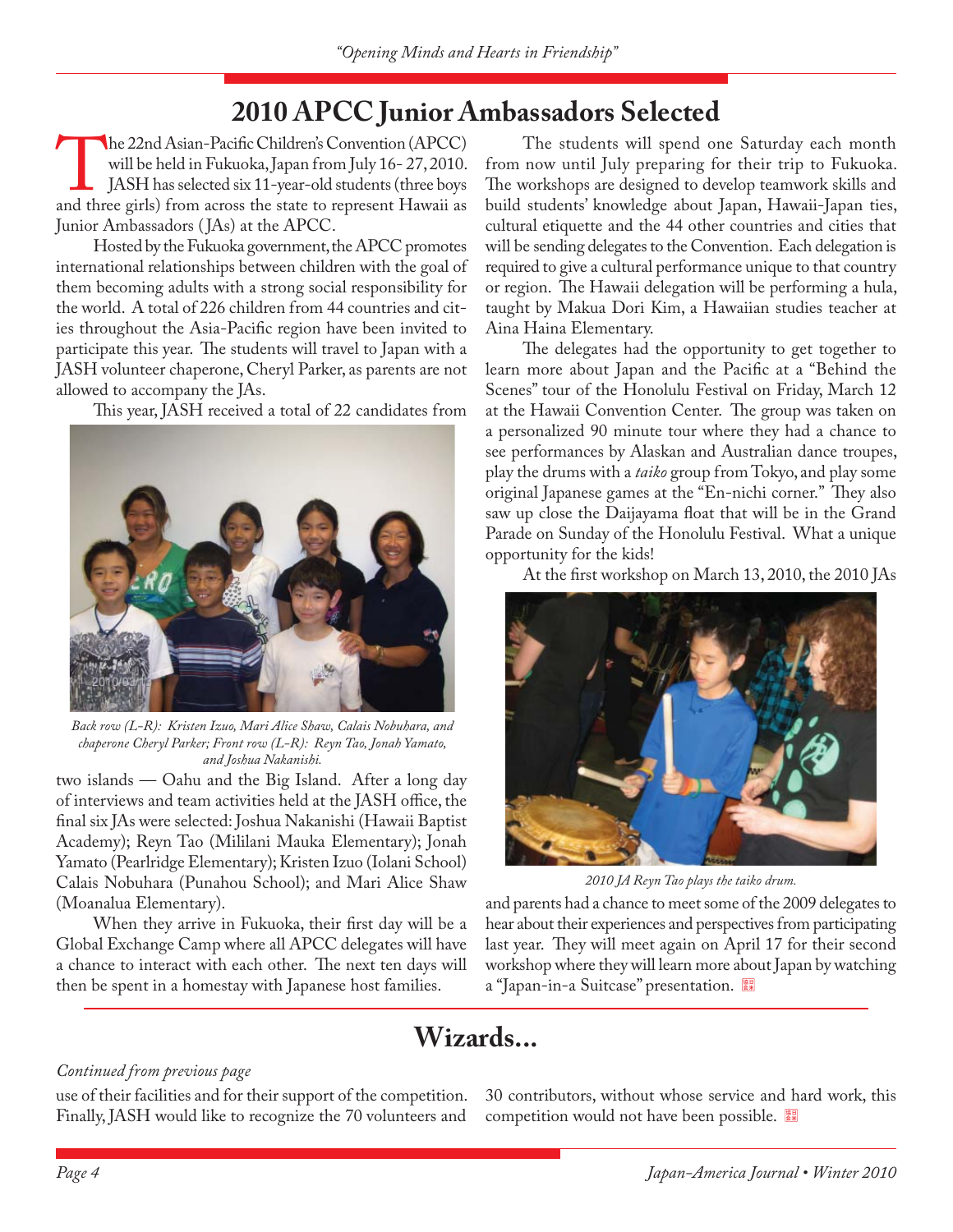#### **MAHALO!**

The Japan-America Society of Hawaii wishes to thank its many generous and dedicated sponsors and contributors for their support of the Japan Wizards Competition.

#### **SPONSORS**

ABC Stores America-Japan Society of Tama Tokyo Atherton Family Foundation First Insurance Company of Hawaii Friends of Hawaii Charities Hawaii Hotel Industry Visitor Industry Charity Walk JTB Goodwill Foundation The Atsuhiko and Ina Goodwin Tateuchi Foundation The Freeman Foundation

#### **CONTRIBUTORS**

ABC Stores Barnes & Noble Kahala Big Island Candies Bishop Museum Consolidated Theaters Cookie Corner Dave's Ice Cream Dennis Leatherman Diamond Bakery Co. Frito Lay of Hawaii Fun Factory Hawaiian Airlines Hawaiian Chip Company Ice Palace Jamba Juice Japan Airlines Jungle River Mini Golf Kazi Restaurants of HI Marukai Corporation McDonald's of Hawaii Meadow Gold Dairies Nijiya Market Nisshodo Inc. Pepsi Bottling Group Safeway-Manoa Safeway-Salt Lake Servco Pacific TD Food Group Times Beretania Zippy's Restaurants

#### **MAHALO!**

The Japan-America Society of Hawaii wishes to thank Kapiolani Community College for the generous use of its facilities and for its support of the Japan Wizards Competition.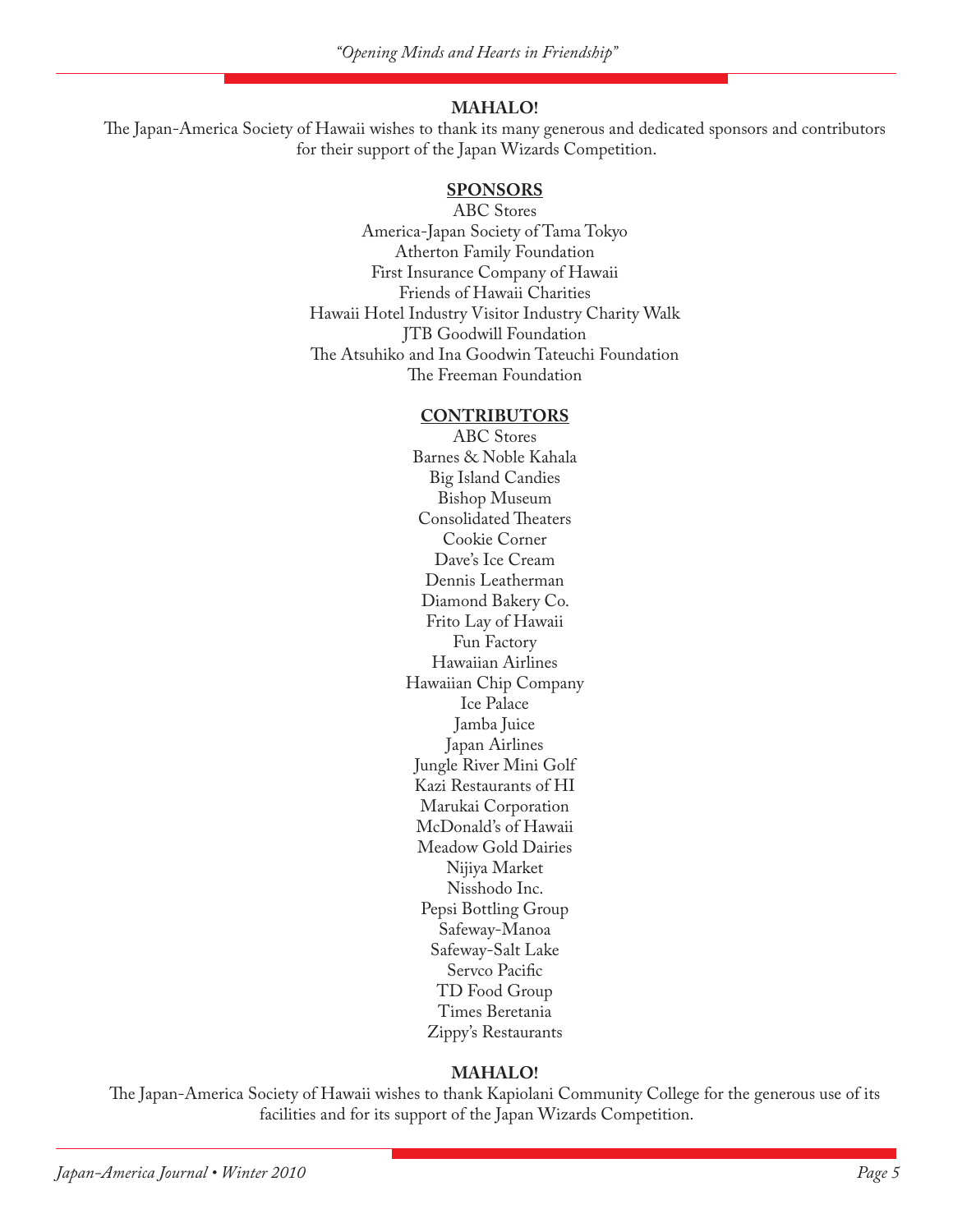# **Nagaoka Student Delegation Visits Honolulu to Promote Friendship**

Wenty-two students and four teachers from Nagaoka<br>
city in Niigata Prefecture, Japan were greeted with<br>
lei by Japan-America Society of Hawaii (JASH)<br>
staff upon arrival in Honolulu on Monday, March 29, 2010. city in Niigata Prefecture, Japan were greeted with lei by Japan-America Society of Hawaii ( JASH) Their six-day visit marked the first of potentially many visits to Honolulu in hopes of fostering a friendship between Nagaoka and Honolulu. The Nagaoka delegation's busy schedule included a homestay experience with a local host family, a day at school with their host sibling, and visits to popular tourist attractions around the island.

On the day of their arrival, the delegation visited Bishop Museum and Moanalua Gardens, presented a wreath at the National Memorial Cemetery of the Pacific at Punchbowl, and took pictures in front of King Kamehameha's statue and Iolani Palace before heading over to City Hall for a courtesy visit with Mr. Kirk Caldwell, Managing Director, City and County of Honolulu.

The students rehearsed their speeches and questions for Mr. Caldwell as they anxiously awaited his arrival. When Mr. Caldwell arrived, he greeted them with kind words and told them of the great time he had when he visited Nagaoka last



*Nagaoka students and teachers listen intently as Mr. Caldwell (far left) shares his wonderful experiences in Nagaoka.*

year and saw the city's famous fireworks display. The students presented Mr. Caldwell with a framed photo of the fireworks display and thanked him for his time. During the questionand-answer portion of the visit, all hands were raised as the students patiently waited for the opportunity to learn more about Mr. Caldwell and Honolulu. At the end of the visit, Mr.

Caldwell handed each student and teacher with a City and County of Honolulu pin. One lucky student won an extra pin as well!

The visit with Mr. Caldwell was only the beginning of their Honolulu experience. From March 31 to April 2, 2010, the Na-



*Yuna Kaneuchi and Marin Oya (front L-R) pose with their host sisters Megan Martin and Amanda Ng (back L-R).*

gaoka students participated in a homestay with local families, arranged by JASH. They were able to experience a day of school with their host sibling, attend classes together, and give short presentations about Japan and their customs. April  $2<sup>nd</sup>$  was a holiday (Good Friday) so the students were able to sightsee with their host families before saying goodbye later that afternoon.

As many tears were shed, it was obvious to see the connection made between the students and their host families despite the short duration of the homestay. JASH wishes to thank Mr. Caldwell, the Nagaoka delegation, JTB Hawaii, and the following schools, teachers, and host families for their generosity, hospitality, and support in providing these students with what may be for some of them a once-in-a-lifetime opportunity of living with an American host family:

Participating Schools: Hanalani Schools, Hawaii Baptist Academy (HBA), Punahou School, Sacred Hearts Academy (SHA)

Participating Teachers: Yumiko Mattison – Hanalani Schools, Toni Normand – SHA, Yuriko Tcheou – HBA, Masa Yamaguchi – SHA, Yoko Yamaguchi – SHA

Host Families: Davey Andrew and family, Jacqueline Arelliano and family, Bryeana Fajota and family, Erica Fang and family, Megan Martin and family, Bryce Matsuda and family, Amanda Ng and family, Jennifer Nishida and family, Christopher Nishijima and family, Kellianne Pang and family, Kristen Pang and family, Ashley and Courtney Seki and family, Brad Suenishi, Jordann Tamayo and family, Michelle Uchida and family, Charles Yamashiro and family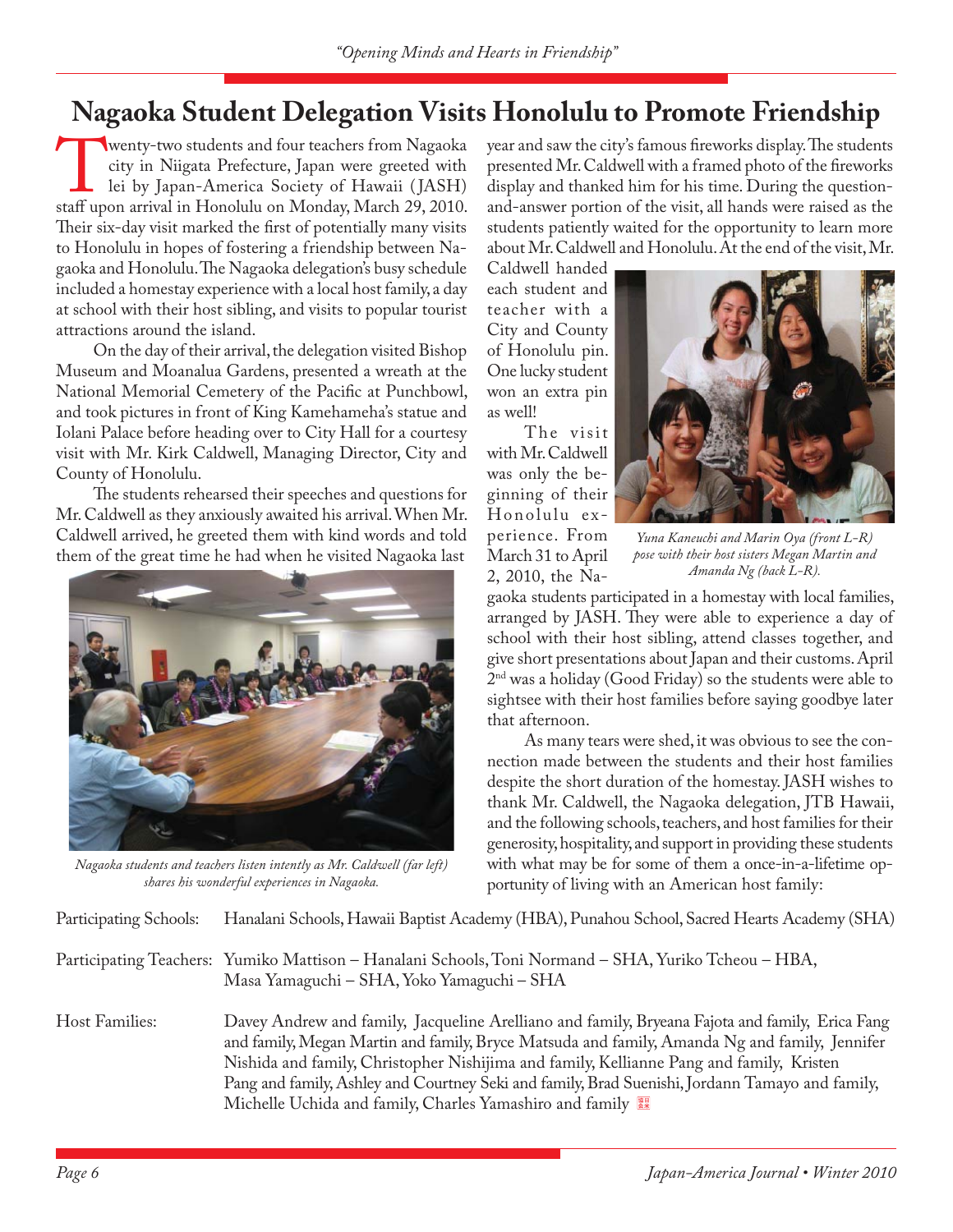# **JASH Members Celebrate the Annual Tomodachi Committee Hinamatsuri**

In Tuesday, February 23<sup>rd</sup>, Consul General and Mrs.<br>
Tomodachi Committee for an annual Hinamatsuri program<br>
Tomodachi Committee for an annual Hinamatsuri program Yoshihiko Kamo graciously opened their residence to the Japan-America Society of Hawaii's ( JASH)



in celebration of Girls' Day. Traditionally held on March 3rd, *hinamatsuri* is marked by families praying for the happiness and prosperity for their girls. *Tomodachi Committee Co-Chairs Mrs. Shizue Goldblatt and Mrs. Kazuko Love present omiyage to Consul General Kamo and Mrs. Kamo.*

Upon entrance into the residence, guests enjoyed a beautiful seven-tiered *hinaningyo* display, a traditional Girls' Day doll display. After warm welcome remarks by Mrs. Etsuko Kamo, guests were treated to a brilliant musical performance

by Na Hoku Hanohano Award winners Randall and Gay Hongo, along with Kamehameha Schools student and former Asian-Pacific Children's Convention Junior Ambassador, boy soprano TX Tario.

After the performance, Consul General and Mrs. Kamo invited guests to partake in special *hinamatsuri* refreshments. Guests enjoyed delicious treats including *chichi dango, sakura*  cookies, cheesecake, finger sandwiches, fresh strawberries and ice cream. Tomodachi Committee members also generously



*JASH members and friends enjoyed the beautiful hinaningyo display.*

donated delicious *bara zushi*, fresh fruit, *mochi*, and *hina arare.*

JASH and the Tomodachi Committee would like to send a big *mahalo* to Consul General and Mrs. Kamo for hosting this special event. We would also

like to thank Randall and Gay Hongo, and TX Tario for their performance. Thank you also to the Tomodachi Committee members who generously donated refreshments and to Tomodachi Co-Chair Mrs. Kazuko Love for chairing this event.

# **NHK Interviews JASH Member General Stackpole**

On February 11<sup>th</sup>, Okinawa's office of the Japan Broad-<br>
casting Company (NHK) Reporter Mr. Masaki Suda<br>
(USMC Retired) Henry "Hank" Stackpole in the JASH office. casting Company (NHK) Reporter Mr. Masaki Suda interviewed JASH member Lieutenant General NHK is Japan's public broadcasting station and is noted for its probing, expository documentaries on global issues. Mr. Suda was on assignment to develop a story on the presence of U.S. Marines on Okinawa and the agreement between Japan and the U. S. to transfer 8,000 Marines and their families to Guam. The agreement also addresses the status of Futenma Air Base and the location of its replacement base.

General Stackpole is the former Commander of Marine Forces Pacific and the first Director of the Asia-Pacific Center for Security Studies. The General has served numerous tours of duty in the Pacific region, having himself commanded units in Okinawa, and has extensive experience in humanitarian relief operations as well. It is because of his vast experience that

NHK interviewed him.

Mr. Suda and the NHK team then headed off to Camp Pendleton in California to interview the U.S. Marines there.



*L-R: NHK reporter assistant, Mr. Suda, General Stackpole, JASH President Hawkins, NHK camerawoman.*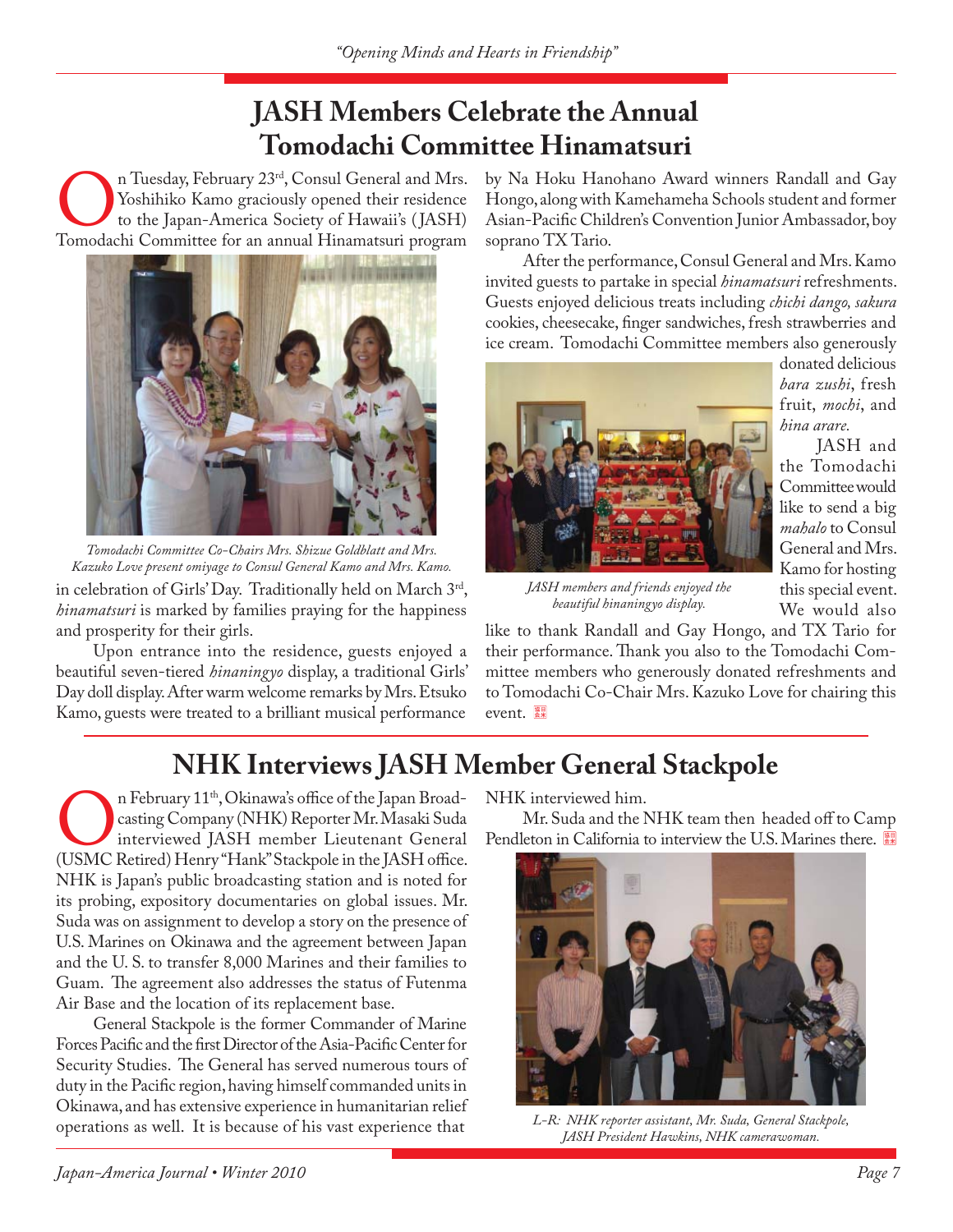# **The APCC Misson Project in Hawaii**

fter months of planning and preparation, 15 Japanese<br>students and three chaperones from Fukuoka, Japan<br>arrived in Honolulu for a homestay as part of the<br>Asian-Pacific Children's Convention (APCC) Mission Project students and three chaperones from Fukuoka, Japan arrived in Honolulu for a homestay as part of the program from March 25-31, 2010. Each summer, the APCC generously sponsors Hawaii's Junior Ambassadors ( JAs) for a global youth camp and homestay with host families in Fukuoka. This is the second time JASH has hosted a return Mission Project of Fukuoka students to Hawaii. In addition to Hawaii, other Mission Project program delegates were sent to Thailand, Bhutan, Nepal, Australia and the Maldives.

Established in 1994, the Mission Project sends Japanese students each spring to different Asian and Pacific countries and cities for homestay experiences. The goal is to enhance the children's understanding of their Asian-Pacific neighbors through first-hand cultural experiences. The APCC hopes that the friendships established through this program will continue into the future. This is part of the APCC's overall mission of strengthening the network among the participating members of the APCC and extending it toward the development of meaningful international cooperation.

The students ages 9-17 stayed with host families selected by JASH, and experienced local culture, food, excursions to the beach and many other fun activities. A highlight of their visit was the opportunity for the students to attend school with their American host brother or sister. JASH would like to extend a warm *mahalo* to the principals of the hosting schools for

welcoming the Japanese students. Many of the host families have children who had previously served as JAs and thus had the experience of a homestay during their trip to Fukuoka in years past. Other host families were JASH members or those who had other connections to the APCC program.



*Misson Project delegates roast marshmallows with their host sisters and brothers.*

JASH sponsored a welcome ceremony on March 25<sup>th</sup> at the airport conference center, which was joined by Japanese Consul General Yoshihiko Kamo and Mrs. Etsuko Kamo who gave welcome remarks. JASH also hosted an appreciation luncheon for the host families and students at the New Town Recreation Center on March 28th. About 20 members of

*Continued on next page*



*Mission Project delegates with their host families at the Welcome Ceremony.*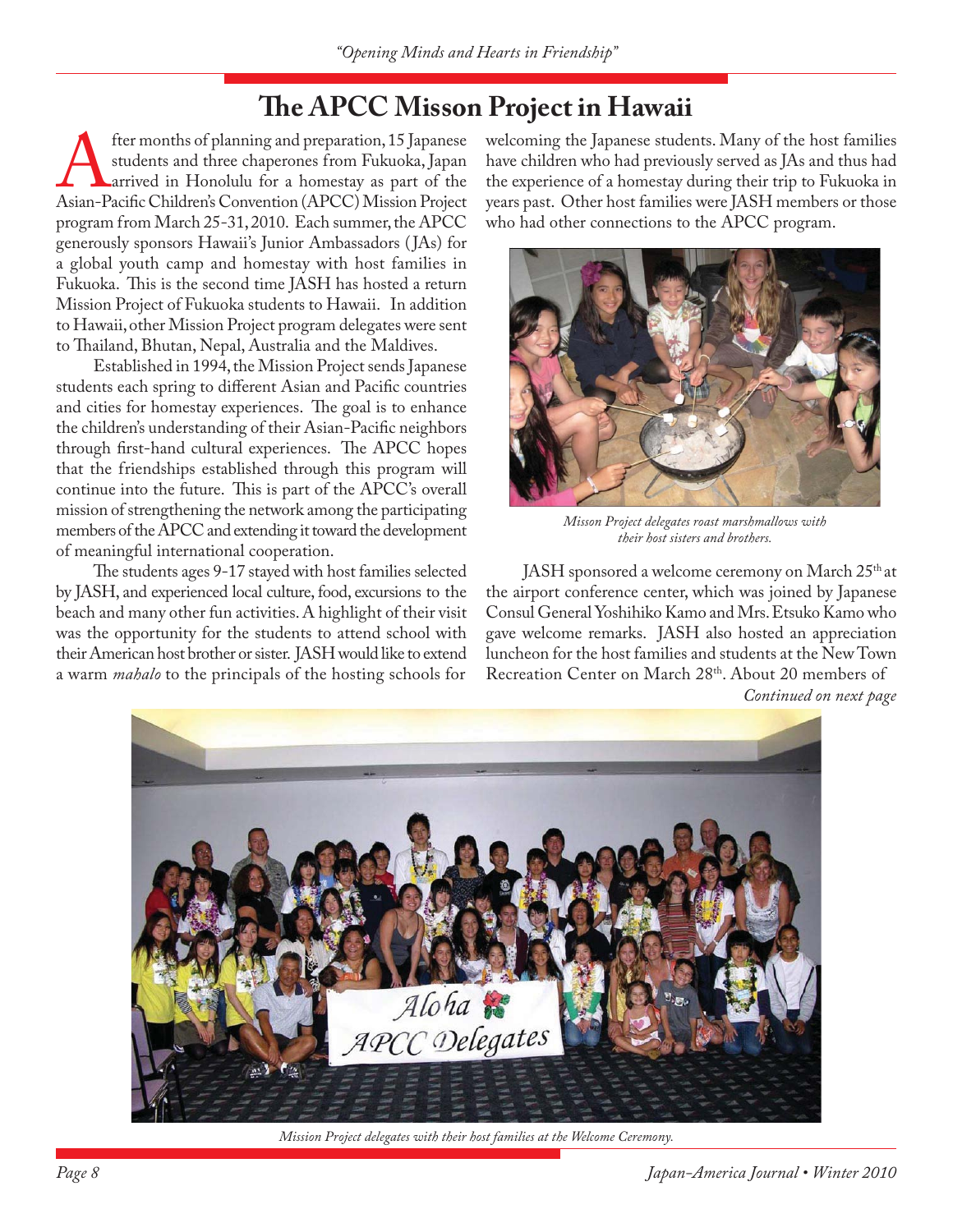## **Sharon Fukayama Selected as Akihito Scholar for 2010**

Iniversity of Hawaii PhD candidate Sharon Fukayama<br>
has recently been awarded the prestigious Crown<br>
Prince Akihito Scholarship for academic year 2010.<br>
Ms. Fukayama was selected from a pool of 10 outstandhas recently been awarded the prestigious Crown Prince Akihito Scholarship for academic year 2010. ing applicants. The scholarship provides \$45,000 per year,



which includes up to \$15,000 allowance for tuition and one time round trip economy class airfare between Hawaii and Japan. Ms. Fukayama, majoring in Education, will be studying at Keio University's Graduate School of Human Relations in Tokyo. She will collect data on Japan's educational system and teaching methods as her ultimate goal is to establish a bilingual, bicultural school in

Prince Akihito Scholarship recipient. **Hawaii.** The Crown Prince Akihito Scholarship Foundation *Sharon Fukayama, 2010 Crown* 

(CPASF) annually provides scholarships to one University of Hawaii graduate student for study in Japan, and two graduate students in Japan for study at the University of Hawaii. The Scholarship was established to commemorate the wedding of then Crown Prince Akihito to Michiko Shoda in 1959 to promote good relations between the United States and Japan, and so far has provided scholarships to 131 scholars who are now serving around the world as "ambassadors of good will."

A unique aspect of the scholarship is that the scholars are given an audience with Their Majesties The Emperor and Empress of Japan at their Imperial Palace residence in Tokyo. Their Majesties have maintained a special relationship with the scholars, evidenced by their visit to Hawaii in July 2009 to commemorate the 50<sup>th</sup> Anniversary of the Scholarship during which they met with the scholar alumni in attendance.

The scholarship is administered by the Japan-America Society of Hawaii (JASH), and those interested in the scholarship are directed to the JASH website under the Crown Prince Akihito Scholarship link.

# **EPIC...**

### *Continued from page 2*

to the Ehime Government.

During their brief stay, JASH President Ed Hawkins escorted the visitors for a special tour of the Arizona Memorial arranged by the Arizona Memorial Museum Association and the National Park Service, as well as to other historical places on Oahu. The visitors also attended the Ehime Maru Memorial Service held at Kakaako Waterfront Park, presenting a wreath on behalf of the Governor of Ehime Prefecture.

### **Misson Project...**

#### *Continued from previous page*

Bridge Club Hawaii (APCC Alumni Association) and the 2010 JAs were in attendance. Bridge Club Hawaii played a big role in helping to organize the program at the appreciation luncheon. The afternoon included games, performances by the Japanese delegation, a slideshow, and a magic show by 2004 JA Tyler Yafuso.

The students from Fukuoka received once in a lifetime

experiences because of the generosity and warm *aloha* of the sponsoring families. The program would not have been possible without them. These grassroots exchange programs are about developing friendships and promoting mutual understanding. We hope that the friendships developed between the students and the families will continue to be nurtured well into the future.

JASH would like to thank the following schools and families who have helped to make the Mission Project a successs:

| Participating Schools: | Assets School, Castle High School, Hanalani Schools, Hawaii Baptist Academy, Highlands<br>Intermediate, Hongwanji Mission School, Kaimuki Christian School, Kaiser High School,<br>Keoneula Elementary School, Mid-Pacific Institute, Moanalua Middle School and Punahou School                                                                                                         |
|------------------------|-----------------------------------------------------------------------------------------------------------------------------------------------------------------------------------------------------------------------------------------------------------------------------------------------------------------------------------------------------------------------------------------|
| Host Families:         | Mariah Gaoiran and family, Samantha Hansford and family, Justin Ho and family, Simone Kauhane<br>and family, Shayna Kim and family, Sophia Krivatsy and family, Calais Nobuhara and family,<br>Tya Noor and the Parker family, Tara Okahara and family, Aya Robinson and family, Julia Shores<br>and family, Adam Simon and family, Simone Sterling and family, Logan Takeda and family |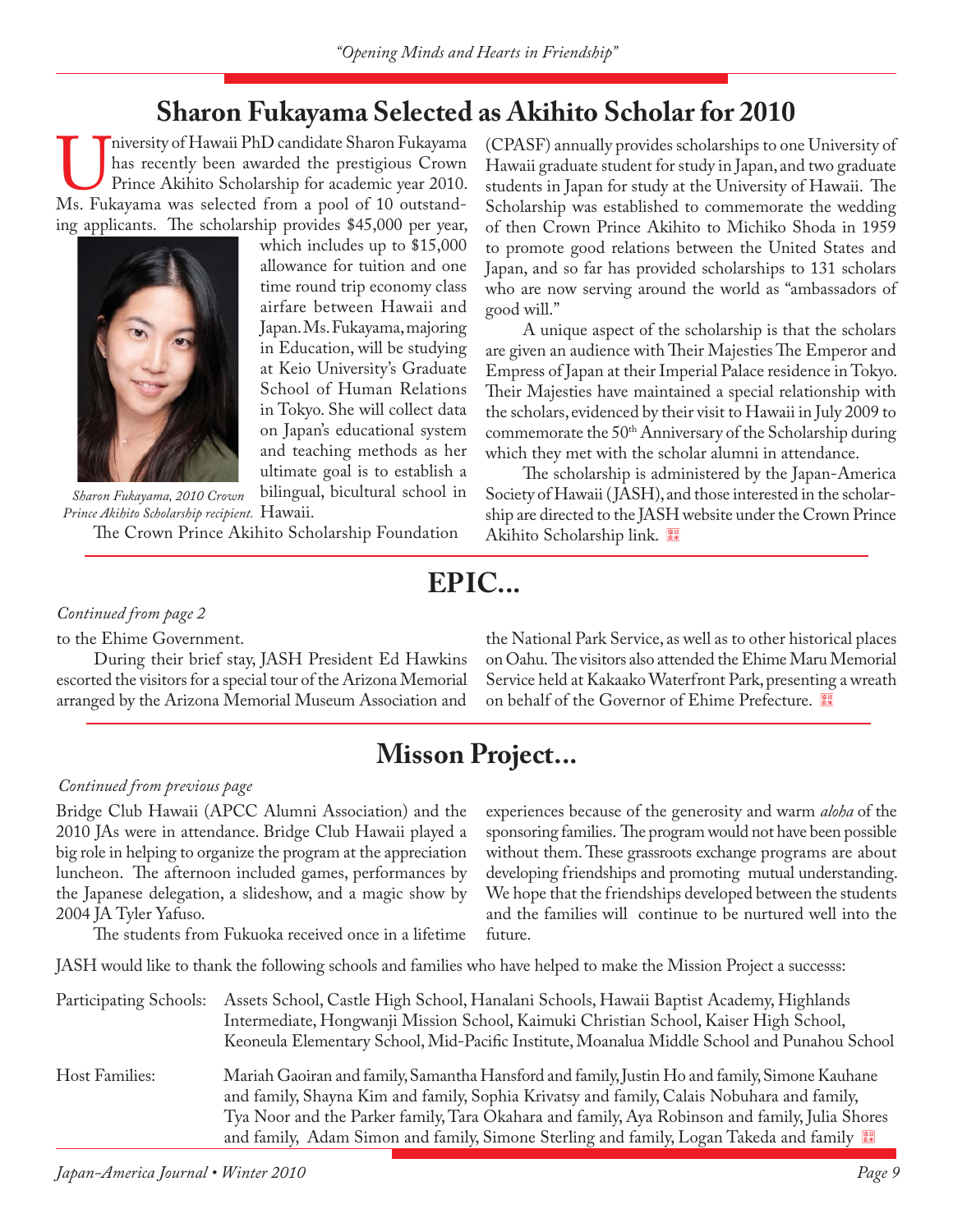# **JASH Brings Together Boy Scouts from Japan and Hawaii**

Ten Japanese Scouts from Kunitachi City, Tokyo visited Oahu during its year-end school recess this past<br>December. This visit of Boy Scouts from the Tokyo<br>Scout Council was the result of a collaboration taking advantage ited Oahu during its year-end school recess this past December. This visit of Boy Scouts from the Tokyo of a budding sister society relationship between JASH and the America-Japan Society of Tokyo Tama headquartered in Kunitachi City. Activities for this visit were planned with Mr. Jeff Woolsey, Executive Director of the Aloha Council of the Boy Scouts of America during a previous visit of Tama Tokyo Society Executive Director Mr. Shoichi Suzuki. Aloha Council's Pacific Basin Scouting Field Director John Mills led the effort in Hawaii.

The Japanese group was led by Mr. Koji Takahashi, Group Committee Chairman of the Second Kunitachi Group, Tokyo Scout Council. The group consisted of ten scouts and five leaders. The scouts engaged in a camp at Pupukea on the North Shore with Aloha Council scouts, camping overnight and enjoying an evening campfire. The next day, JASH President Ed Hawkins escorted the Japanese scouts to Diamond Head State Monument where they hiked to the summit and enjoyed

a *bento* lunch afterwards. Later that evening, the visitors hosted the Aloha Council scouts and leaders to a dinner at Natsunoya Tea House. Friendships and lasting memories were made. JASH will continue to build bridges of understanding and friendship through these grassroots efforts to bring together the youths of Japan and Hawaii.



*Kunitachi Scouts leader Mr. Takahashi with JASH President Hawkins and*  Tama Tokyo Society Executive Director Mr. Suzuki, flanked by scouts.

## **7th International Symposium of America-Japan Societies August 6-8, 2010 Akita, Japan**

The Akita Japan-America Society and the Japan-America<br>
Society, Inc. of Tokyo will host the 7<sup>th</sup> International<br>
Symposium of America-Japan Societies from August<br>
6-8. The International Symposium is held alternately betwee Society, Inc. of Tokyo will host the 7<sup>th</sup> International Symposium of America-Japan Societies from August the U.S. and Japan every two years. All Japan-America Society of Hawaii ( JASH) members are invited to attend.

This year's Symposium includes a public and youth forum focusing on bridging globalized communities, a joint session with representatives from The National Association of Japan-America Societies and The National Association of America-Japan Societies and symposium receptions. Participants will also experience the Kanto Lantern Festival and a one day sightseeing bus trip of beautiful Akita Prefecture. Those who are interested in attending this exclusive event are requested to notify JASH by May 1, 2010.

JASH has teamed with JTB Hawaii, Inc. to develop a tour package to the Tohoku region in conjunction with the International Symposium. The 9-day tour will include attending the world famous fireworks in Nagaoka City, Niigata Prefecture at the invitation of the City of Nagaoka, as well as an overnight stay at an *onsen*, grape picking, and *sake* brewery activities in Niigata.

Those interested in attending just the Symposium, please arrange your registration and hotel accommodations directly with JTB Tohoku Inc. as well as your airfare separately. For those interested, JTB Hawaii, Inc has developed a basic fare package to include roundtrip airfare and transfer.

Please contact the JASH office for more information.



*Akita Kanto Lantern Festival.*

*Page 10 Japan-America Journal • Winter 2010*